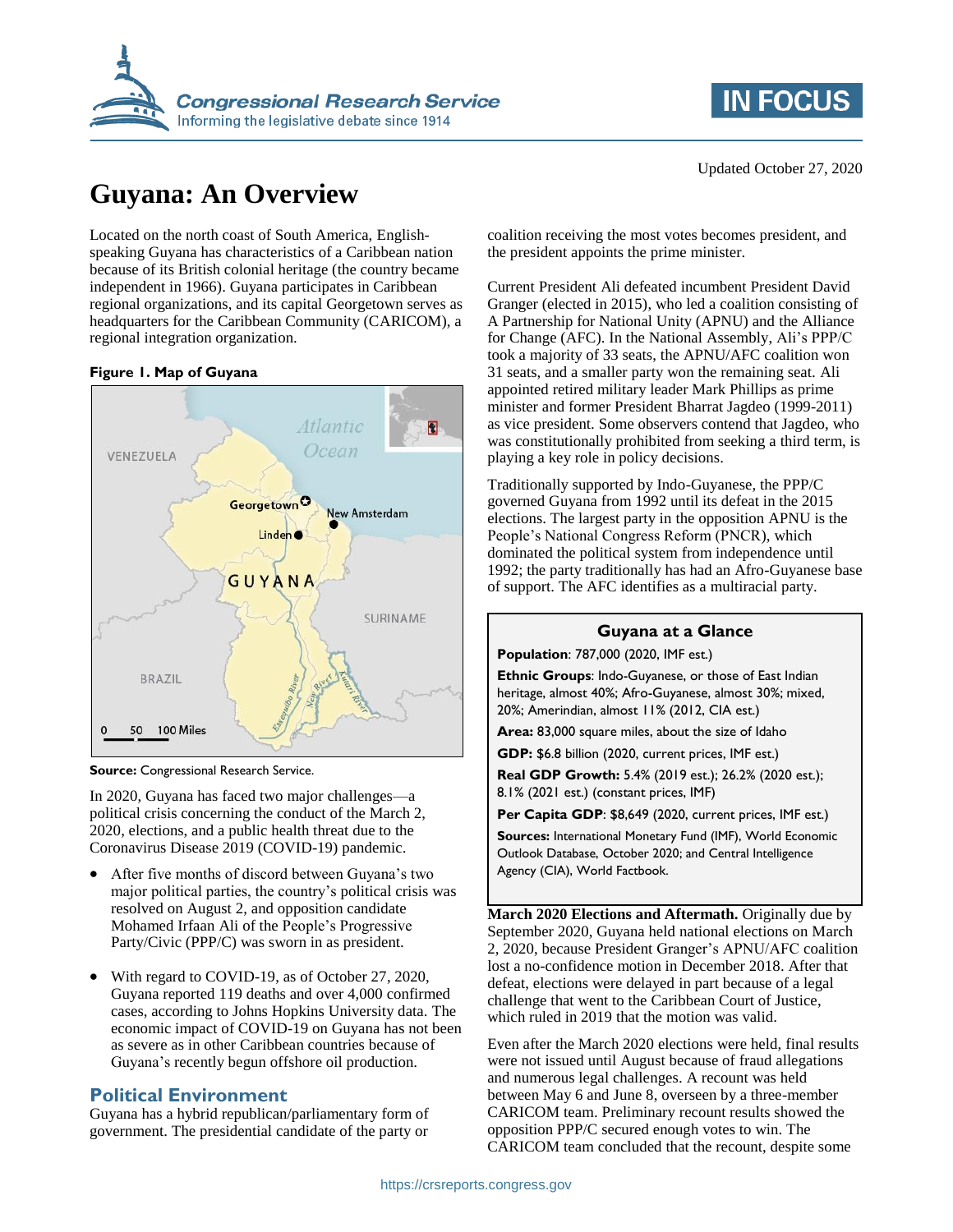irregularities, reflected the "will of the voters." Additional legal challenges by supporters of the Granger government further delayed the release of final election results until August 2, 2020, when the Guyana Elections Commission declared Ali the winner.

In the aftermath of the election crisis, some analysts have expressed concern about an increase in ethnic tensions. In September 2020, the killing of two Afro-Guyanese youth and subsequent apparent retaliatory killings of two Indo-Guyanese sparked protests and heightened concerns about ethnic violence. A significant challenge for the Ali government will be defusing racial tensions and adopting a more ethnically inclusive approach toward governing.

# **Oil Changes Guyana's Economic Outlook**

Guyana's economy traditionally has been based on agriculture (rice and sugar) and mining (gold and bauxite), but the discovery of significant amounts of offshore oil is bolstering the economy. ExxonMobil leads a consortium that includes Hess and China National Offshore Oil Corporation and has been involved in oil and gas exploration in Guyana since 2008. Since 2015, the consortium has identified 18 commercially viable discoveries in the Stabroek Block, about 120 miles offshore. Production began in December 2019 and is soon expected to reach 120,000 barrels of oil per day (b/d) and more than 750,000 b/d by 2026. Recoverable oil is estimated at more than 8 billion barrels.

The discovery of offshore oil has vastly changed the economic development prospects of Guyana, which used to be one of the hemisphere's poorest countries. For 2020, despite the decline in world oil prices and the economic consequences of the COVID-19 pandemic, the International Monetary Fund (IMF) currently is forecasting 26% growth. Guyana's development of its oil resources has raised concerns about corruption. In 2019, Guyana's National Assembly approved legislation establishing a Natural Resource Fund, a sovereign wealth fund, for managing the country's oil wealth. The PPP/C government has vowed to strengthen transparency provisions of the law establishing the Natural Resource Fund before tapping any of its funds.

### **U.S.-Guyana Relations**

U.S. relations with Guyana improved in the early 1990s when the government moved away from one-party domination of the political system and embraced a market economy and free and fair elections.

After the March 2020 elections, U.S. Ambassador Sarah-Ann Lynch and the heads of mission from Canada, the United Kingdom, and the European Union (EU) issued a joint statement expressing "deep concern over credible allegations of electoral fraud." The ambassadors called on President Granger to avoid a transition of government, maintaining it would be "unconstitutional" because the tabulation process "lacked credibility and transparency." They subsequently expressed support for the recount and criticized the delay in issuing results. Some Members of Congress expressed strong support for the recount process (e.g., see H.Con.Res. 101).

In July 2020, as international pressure was growing on Guyana to resolve its election crisis, the State Department imposed visa restrictions on several individuals for undermining democracy.

Upon the resolution of Guyana's electoral crisis in August 2020, the U.S., UK, Canadian, and EU ambassadors issued a joint statement that congratulated President Ali, thanked President Granger for accepting the results, and looked forward to seeing the "government reach across political divisions to unite Guyanese of all ethnicities, races, and regions, around meaningful progress on constitutional reform and reconciliation."

Secretary of State Mike Pompeo visited Guyana in September 2020 to advance closer bilateral relations and highlight opportunities for responsible and transparent private-sector investment. The Secretary signed a memorandum of understanding with Guyana to bolster private sector infrastructure and energy investment under the Growth in the Americas Initiative.

**Trade.** The United States ran a trade surplus of \$540 million with Guyana in 2019, with U.S. exports valued at \$672 million, up 24% from 2018 (led by machinery and iron/steel pipes for oil drilling) and U.S. imports valued at \$132 million (led by seafood, aluminum ores, and gold). In 1988, Guyana became a beneficiary of the Caribbean Basin Economic Recovery Act (CBERA), a preferential trade program for Caribbean imports. In 2000, it became a beneficiary of the Caribbean Basin Trade Partnership Act (CBTPA), a program that provides enhanced tariff treatment for certain imports from the region, including goods made with U.S. yarns, fabrics, and threads. CBERA has no set expiration date. CBTPA would have expired in September 2020, but Congress enacted legislation (P.L. 116-164) extending the program to September 2030.

**U.S. Foreign Aid.** U.S. assistance includes a small bilateral aid program to improve the capacity of Guyana's security forces to police its border and provide security and larger spigots of assistance through global and regional programs. According to the U.S. Agency for International Development's online Foreign Aid Explorer database, U.S. aid to Guyana amounted to at least \$5.4 million in FY2019 (partially reported), with top sectors including health, governance, humanitarian support, and education. Guyana has received assistance since 2004 to combat HIV/AIDS and since 2009 to help combat the drug trade and improve citizen security through the Caribbean Basin Security Initiative. Before the suspension of a Peace Corps program due to COVID-19, Guyana had over 60 volunteers working on education, health, and environmental projects.

Among other U.S. aid spigots, the United States has provided almost \$4.6 million in humanitarian assistance in FY2020 through international organizations to aid Venezuelan refugees and migrants in Guyana, estimated by the United Nations to number 22,000. The United States also is providing assistance to help respond to the COVID-19 pandemic through a portion of \$2.2 million in health funding for the Caribbean and \$350,000 in humanitarian assistance for Venezuelan refugees and host communities.

**Mark P. Sullivan**, Specialist in Latin American Affairs **IF11381**